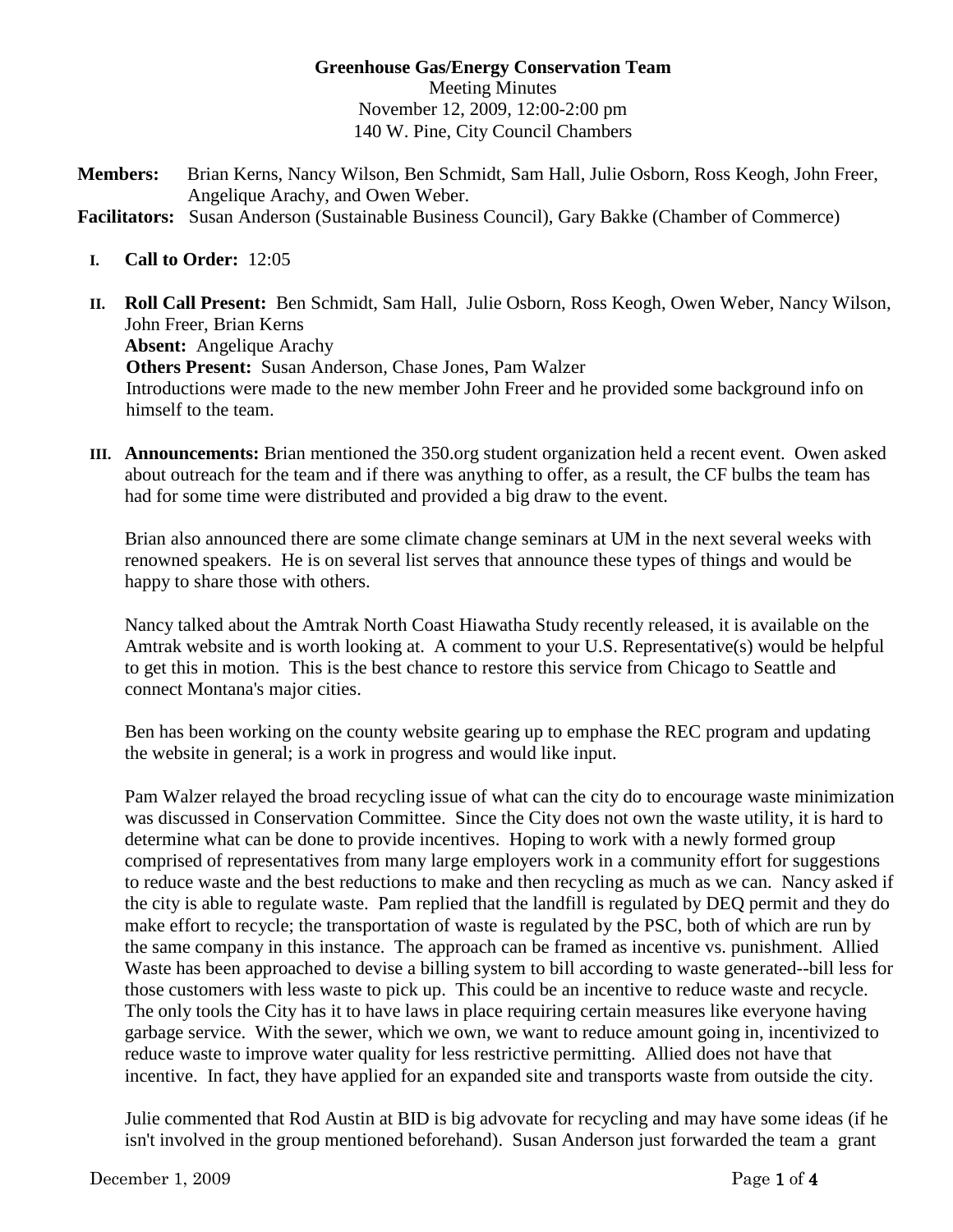opportunity through DEQ for \$25,000 for recycling in town, it requires a \$5000 match, maybe there is opportunity there for the City to provide that match towards a project.

Pam said that Rod was present at the first discussion. Recycling in Missoula is collection of a few items to ship somewhere else. What can be done to develop and encourage 'recycling' done right here; transportation is an issue-cost, CO2 emissions, etc. There is not a market for glass, what can the City do to make it easier to use in construction for example, permitting its use. Looking to 'think bigger' than the minimal (collection) recycling that is available in Missoula. Ross asked how can this team generate some tangible policy objectives. Pam replied that determining 'what is the problem' will be the bigger picture. She sees these as issues and concerns: a) no one is incentivized to minimize waste; b) we generate glass and people are concerned about that and want to work with that; however, it is the least toxic waste; c) having community composting program available as organic waste generates methane in the landfill; and d) building inspection issues with recyclable materials. What are the impediments people are experiencing and seeing in different areas and what can be done to relieve that. Need experts that are advocates for using glass, fly ash, etc. to help ensure that what we do as a city is streamlined. The economic development of getting businesses here that make waste into 'new' products.

- **IV. Public comments on items not listed on the agenda. (Required by law)** NONE
- **V. Approve meeting minutes of October 8, 2009. Mr. Keogh** motioned to approve**, Ms. Osborn**  seconded, all in favor.

### **VI. Non-Action Items:**

A. MIM cash for bus commuting program update (2 minutes) Nancy

There has been a couple meetings, the parking commission is onboard to buy into the program. Will be meeting with the ALT soon to discuss. Met with Ginny Merriam, City Communications, with a positive discussion as well.

Public comment: None

### **B.** Recycling Bin Update (2 minutes) Julie

Allied Waste pick-up will be part of the city contract, no additional fee. The BID will empty the smaller containers into one large one. If there are businesses in town that want to add recyclables to that large dumpster, Rod indicated that is welcomed. The dumpster is locked and located in the NW corner lot on Orange St. next to the river, will need to contact the BID for scheduling.

Public comment: None

### **VII. Action Items**

#### **A.** Renewable Energy Credits – Marketing Plan Development

Ben indicated he will be meeting with Ginny Merriam to discuss name ideas tomorrow as well as input on the PSA's. Plan is to develop the county website to be ready to have content for the city site. Attorneys are still negotiating the contract. Don't see making the November deadline and probably not ready to meet with the climate change group until Jan/Feb. Hope to do a launch in February.

Public Comment: None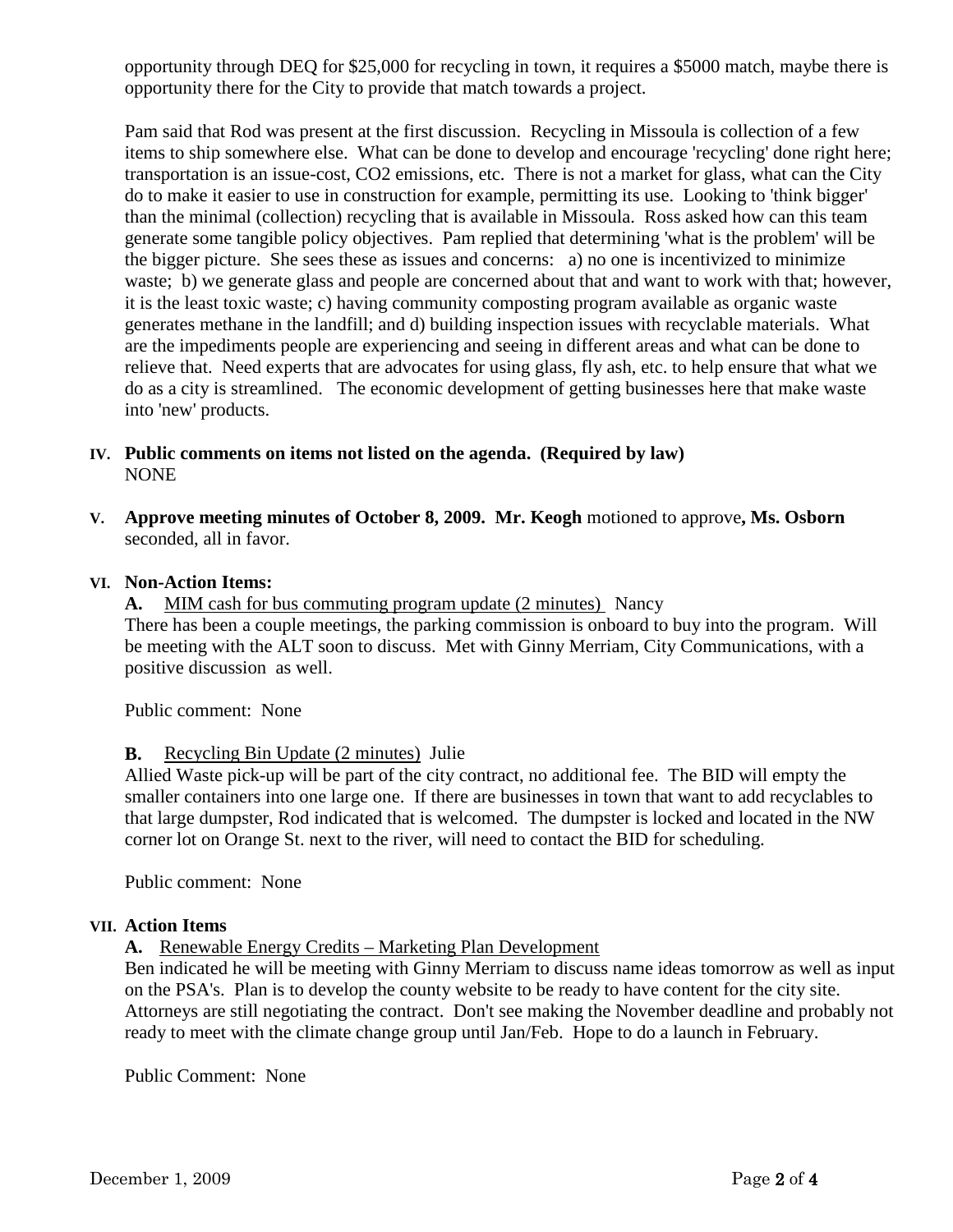# **B.** Student Intern Request

A solicitation from Nicky Phear at UM for intern proposals was circulated via email and the team discussed description and tasks. Several ideas were thrown around and the following motion was suggested:

*Mr. Keogh* motioned to submit an internship proposal to the University of Montana that seeks someone interested in advocating for policy at state and local levels on topics such as 'green building' above code issues, energy efficiency financing, municipal energy projects, reducing green house emissions, and renewable energy credits to have effective marketing and enhancing website development with focus on advocacy and education. *Mr. Hall* motioned to amend the motion by *striking building codes* and *Mr. Freer* recommended replacement with *'green building' above code issues* instead (which are incorporated in said motion). With that amendment accepted by Mr. Keogh, *Mr. Schmidt* seconded the motion and all voted in favor.

Ross commented he would like to leave room in the internship proposal to discuss with potential intern a number of topics to see where interest best lies and then work with the team in January to decide upon which topic(s) to pursue; through a scope of work, will be assigned a team member(s) for oversight of internship. Ben replied that Ms. Phear is looking for more concrete proposal this week. Owen commented that if you have three roughly etched out projects, the process would/could be how to etch that out further.

## Public Comment: None

# **C.** What Projects Should GHGEC Team Pursue – Vision Ideas or Brain Storm

The Greenhouse Gas/Energy Conservation Team is appointed by the City Council to aid in the community-wide education and communication of energy efficiency opportunities and renewable energy measures that minimize greenhouse gas generation. Team will brainstorm ideas to meet this mandate for it's work in the upcoming year. Out of this brainstorm session came the following ideas:

- Solar municipal energy project (lots of interest from MT. League of Cities & Towns)
	- o Funding Sources: Sell panels to the public, bonds, SID,
- City involvement in state legislative initiative for building codes, renewables, recycling, financing for Energy Efficiency
- Waste stream: minimization, recycling
	- o Building sector waste stream huge contributor and big target for change
- LED outdoor lighting (city investment/direction to increase efficiency by ordinace, buy-in, lobby PSC)
- Block grants for Energy Efficiency (with the \$150k revolving loan fund, criteria still needs to be defined once awarded through CDBG funds)
- Expand Green Blocks (identify loan funds to assist w/things not covered in the program, windows, etc.)
- Sustainable emphasis of city website
- Education/Advocacy

# °Internships °Position Papers (start collecting on topics) °Press Releases

- Have a GGEC rep regularly come to city council meeting to push agenda items
- "CO2 is Green" ad campaign (there is a drop in general acceptance that climate change is happening we could provide education to help dispel this campaign message)
- Transportation: Building core density brought direct reduction in miles driven in urban settings. Possible education aspect-work w/OPG on supporting/endorsing that land use designation)
- Web presence; add position papers
- Personal choices